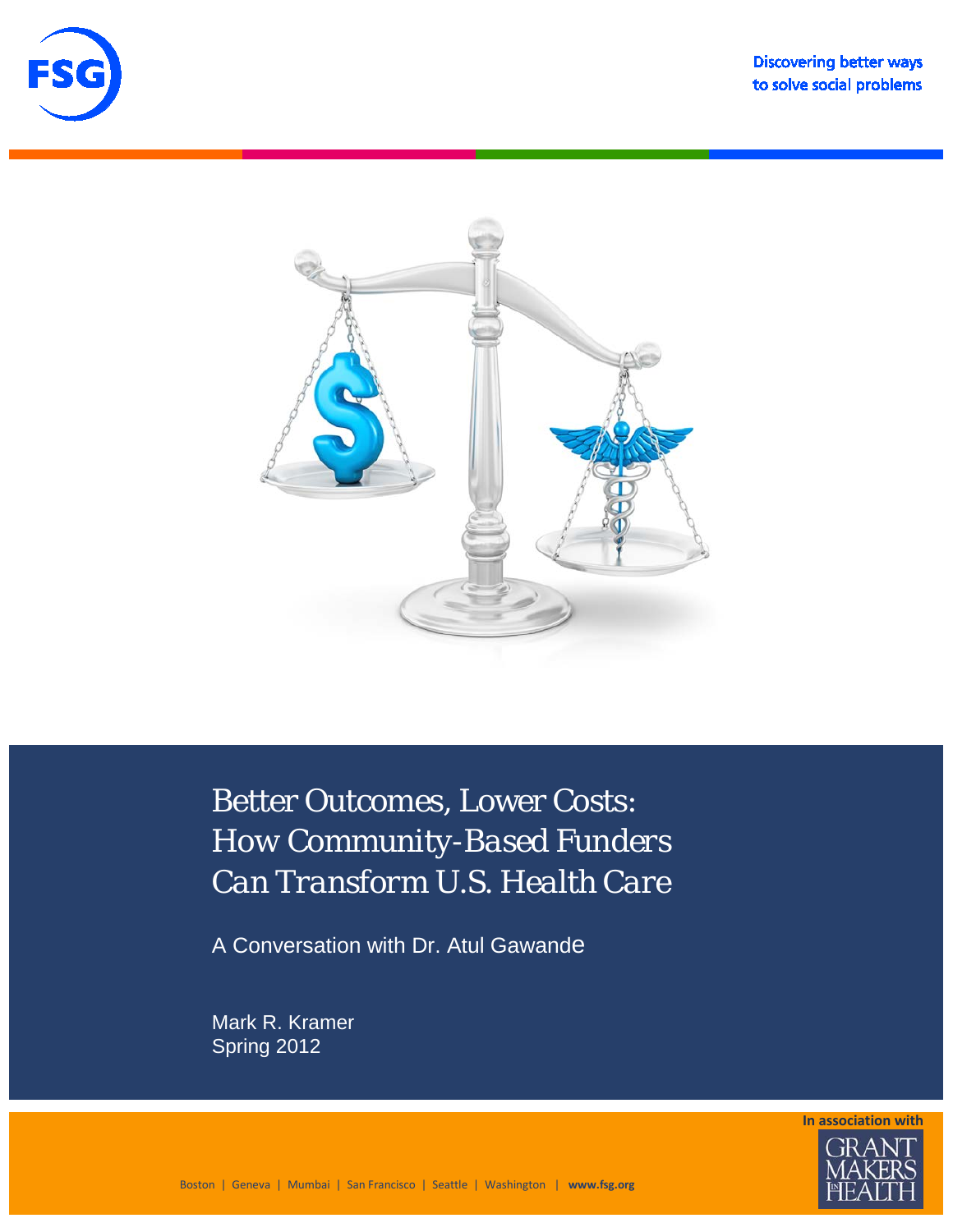

# Discovering better ways to solve social problems

FSG is a nonprofit consulting firm specializing in strategy, evaluation, and research.

Our international teams work across all sectors by partnering with corporations, foundations, school systems, nonprofits, and governments in every region of the globe. Our goal is to help companies and organizations—individually and collectively—achieve greater social change.

Working with many of the world's leading corporations, nonprofit organizations, and charitable foundations, FSG has completed more than 400 consulting engagements around the world, produced dozens of research reports, published influential articles in *Harvard Business Review* and *Stanford Social Innovation Review*, and has been featured in the *New York Times*, *Wall Street Journal*, *Economist*, *Financial Times*, *BusinessWeek*, *Fast Company*, *Worth*, and NPR, among others.

**Learn more at [www.fsg.org.](http://www.fsg.org/)**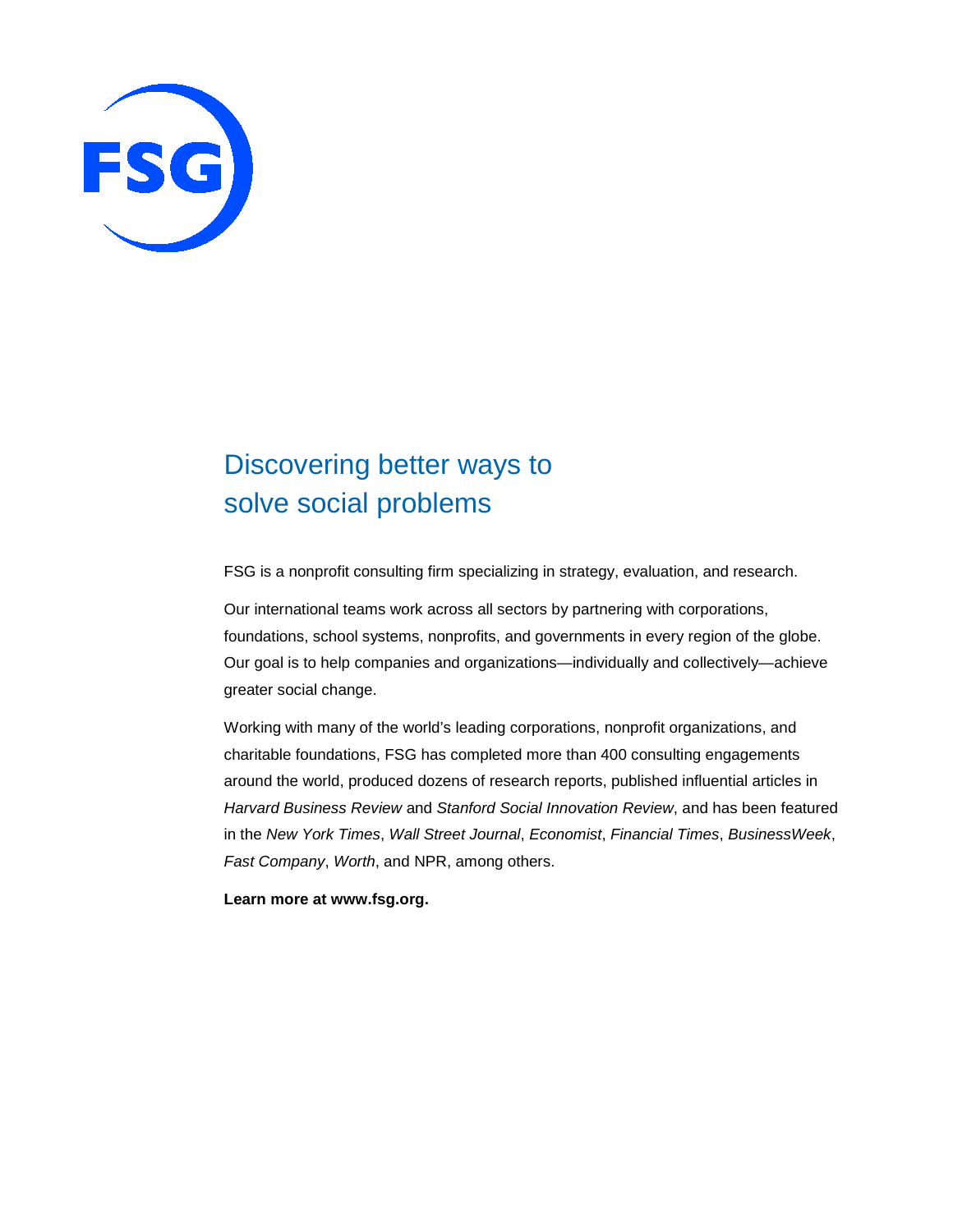#### Authors

Atul Gawande, MD, is a surgeon, writer, and public health researcher. He practices general and endocrine surgery at Brigham and Women's Hospital in Boston. He is also Associate Professor of Surgery at Harvard Medical School and Associate Professor in the Department of Health Policy and Management at the Harvard School of Public Health. He is the author of three best-selling books and has been a staff writer for the *New Yorker* magazine since 1998. He has won numerous awards for his research on health care, including a MacArthur Award, and was selected by *TIME* magazine as one of the world's top 100 influential thinkers.

Mark R. Kramer is a co-founder and managing director of FSG, a global social impact consulting firm with offices in the United States, Europe and Asia. He is also a co-founder and the initial Board Chair of the Center for Effective Philanthropy and a Senior Fellow at the John F. Kennedy School of Government at Harvard University. He is the co-author, with Professor Michael Porter, of four influential articles in *Harvard Business Review* on philanthropic strategy and the role of corporations in society, and a regular contributor to *Stanford Social Innovation Review* on topics such as catalytic philanthropy, collective impact, and impact investing.

#### About Grantmakers in Health

Grantmakers In Health is a nonprofit, educational organization dedicated to helping foundations and corporate giving programs improve the health of all people. Its mission is to foster communication and collaboration among grantmakers and others, and to help strengthen the grantmaking community's knowledge, skills, and effectiveness.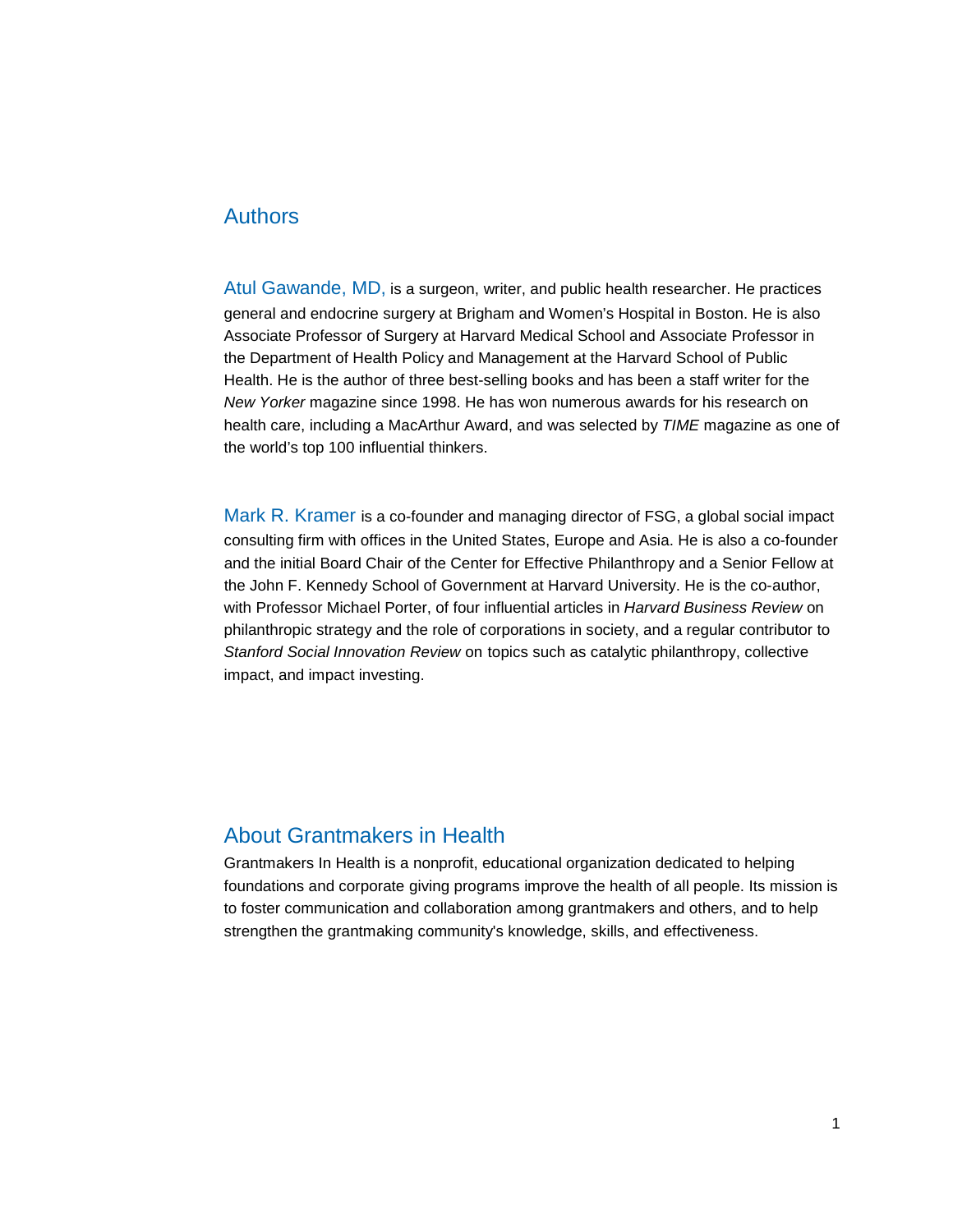## **Introduction**

Over the past three years, Dr. Atul Gawande's articles and books have profoundly altered thinking about the U.S. health care system. Although he has not written specifically about the role of philanthropy, his research demonstrates that the cost and quality of health care in the United States are heavily influenced by local practices, and can be profoundly influenced by community-based efforts with modest levels of funding. As a result, we see a tremendous philanthropic opportunity that has been almost entirely overlooked: hundreds of health foundations, community foundations, and corporate or family foundations are ideally positioned to lead a national movement to transform the U.S. health care system by lowering costs and improving patient outcomes in their local communities.

### *We see a tremendous philanthropic opportunity that has been almost entirely overlooked.*

Most smaller, local funders have steered clear of health care reform because of the vast magnitude of health care spending and the vituperative national controversy over health care policy. In this, they have conflated *access* to care with the *cost and quality* of care. Providing *access to* 

*care* by addressing the needs of the uninsured is a costly and controversial national issue that cannot easily be addressed at local levels. However, Dr. Gawande's research demonstrates that the *costs and quality of care* are driven by local behaviors that vary dramatically from one community to the next. Here, there is surprisingly little correlation between the cost of care and the quality of patient outcomes. Instead, Dr. Gawande cites many examples of simple and inexpensive changes in practice within local communities that have produced dramatic improvements in patient care and reductions in cost.

We often refer to our "health care system," but in reality it does not function like a system at all. Health care today has become so complex and fragmented that each participant does his or her own part without any awareness or control over how his or her choices affect the larger system overall. Perverse financial incentives prevent any single participant from making substantial improvements by acting alone, even if

### *Innovations that save lives and money do not spread from one provider or community to the next.*

the improvements serve the interests of the patients, the public, the payer, and the provider. We have no localized data that can give us an accurate understanding of how patients are cared for in our community and whether our practices are better or worse than other, similar

communities. There are no neutral coordinating councils that can bring all relevant players together to gather the necessary data and solve problems collectively. As a result, the system is paralyzed. Innovations that save lives and money do not spread from one provider or community to the next. Improvements that are neither controversial nor costly remain stymied.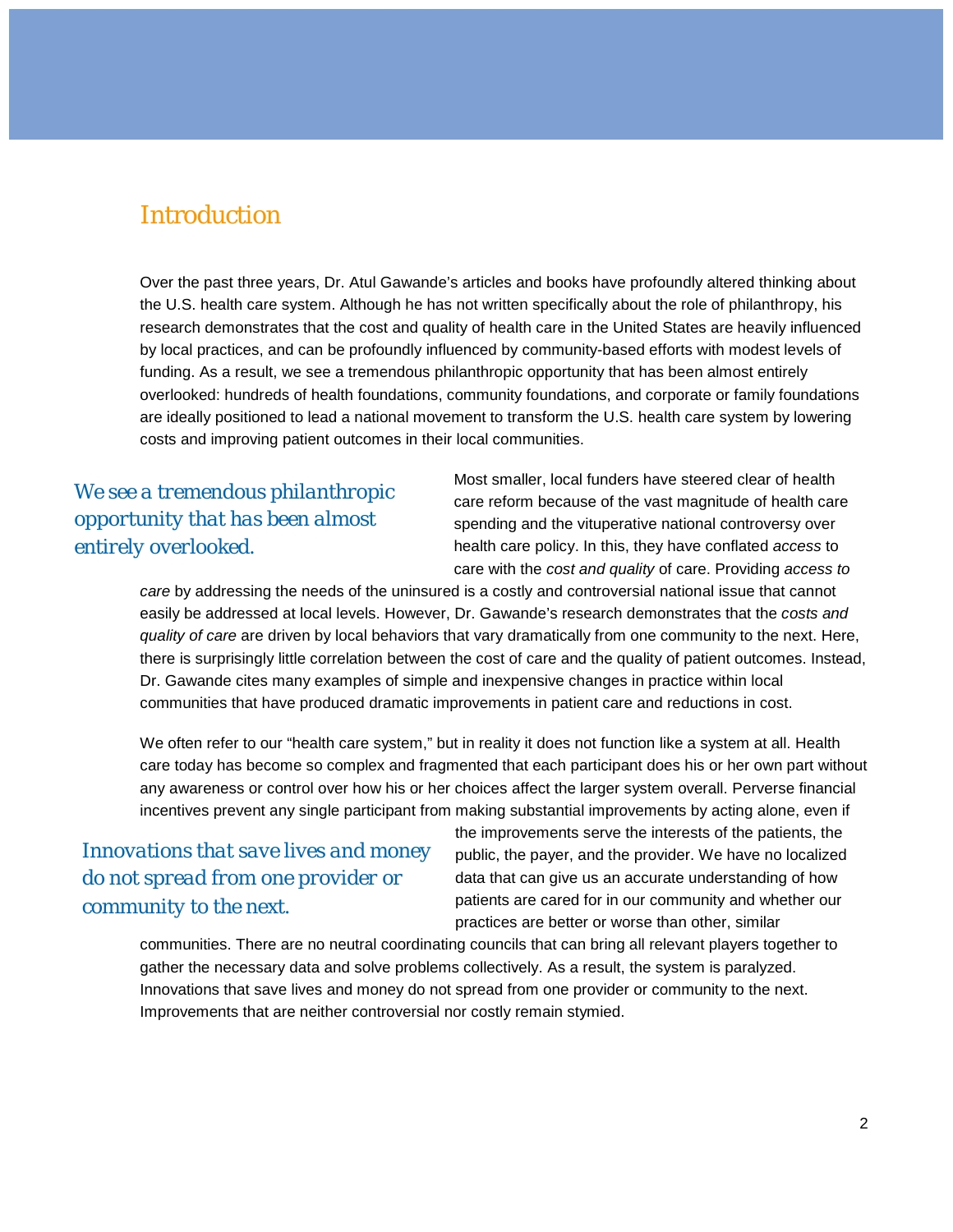One solution that has worked in multiple communities across the country is the formation of a coordinating council that includes CEO-level representatives and key local influencers from all major organizations affected by medical care in the community: doctors, hospital administrators, insurers, government agencies, and business leaders. This council must identify a specific problem to be tackled, such as improving end-of-life care or reducing post-surgical infections or excessive testing; conduct local research to analyze the problem; identify solutions that have been implemented elsewhere or that might be piloted locally; test and refine these solutions; and then drive implementation through all relevant organizations in the community.

j



In this, health care is no different from many other large-scale social problems we face, such as education reform or childhood obesity. Lasting solutions must come not from any single magical solution, but from bringing together dozens of local players to set a common agenda, gather shared data about the problem, develop mutually reinforcing activities, and maintain ongoing communication supported by a backbone organization. This is an approach we call "collective impact," and it has achieved demonstrable success on a wide variety of issues. $1$ 

Community-based funders across the United States, such as community foundations, health foundations, and family or corporate foundations, have the stature and resources to organize and fund collective impact health care initiatives in their communities, and to share their learning with other communities across the country. It is precisely because of their local focus and convening power that regional funders can play this crucial role in ways that national funders and government agencies cannot. Individually, these foundations have the opportunity to make a profound and lasting impact on the health of their communities; together, they have the opportunity to create a national movement to achieve better outcomes at lower cost.

In the following conversation, Mark Kramer and Dr. Gawande discuss this untapped potential for community-based funders to transform the cost and quality of health care in the United States.

<span id="page-4-0"></span><sup>1</sup> See John Kania and Mark Kramer, "Collective Impact," *Stanford Social Innovation Review*, Winter 2011.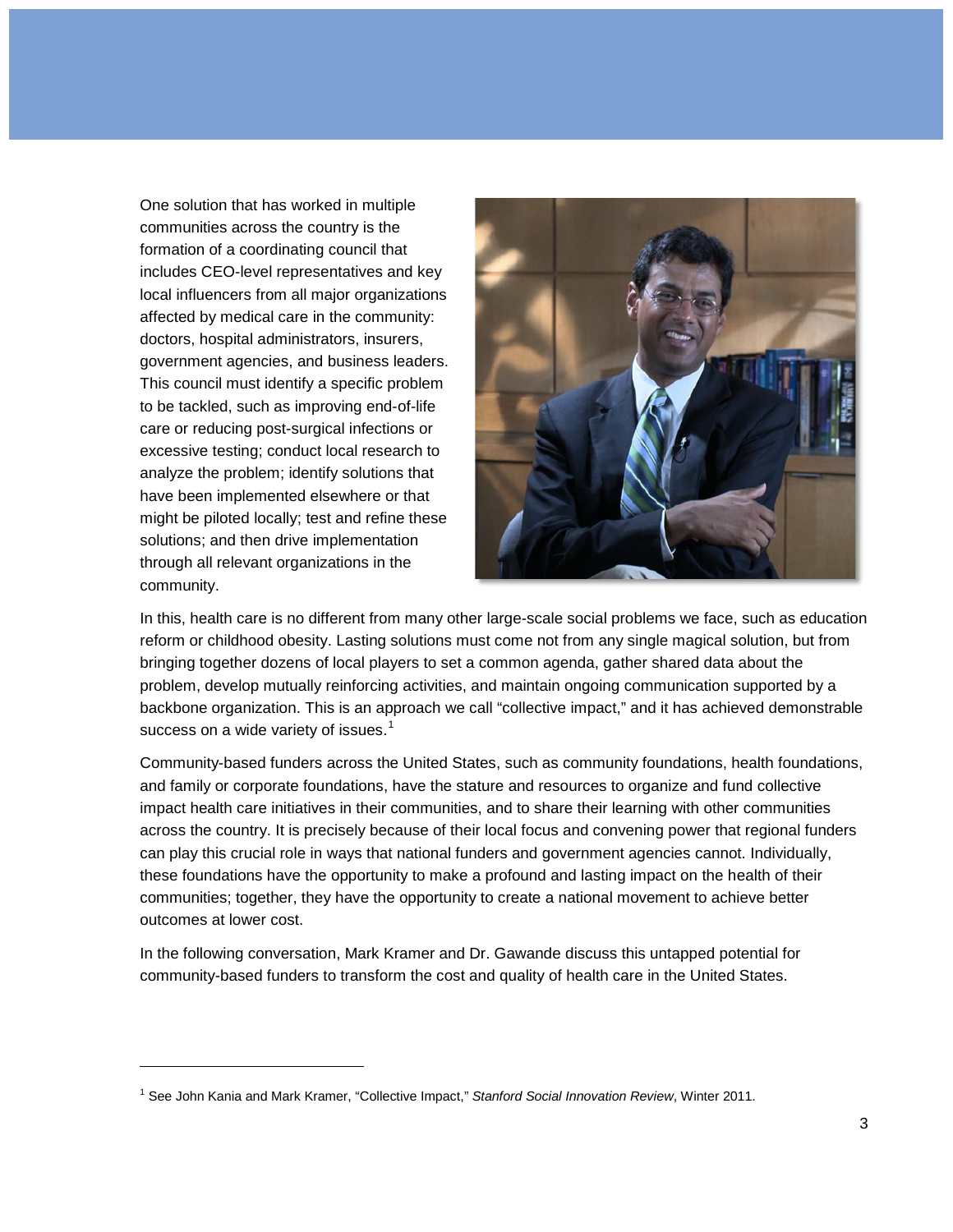### National Access vs. Local Cost and Quality

**Mark**: Good morning, Atul, and thank you for taking the time for this interview. I have been deeply influenced by your research and writing over the last few years, and through our work with foundations at FSG, I have come to believe that there is a tremendous opportunity for community philanthropy that is implicit in your writing. You have never explicitly written about that opportunity, but that is what I'd like to discuss today. First of all, let me ask you: Why is it that most private foundations believe that health care reform is too large and controversial an issue for them to tackle?

### *The cost of treatment and the quality of patient outcomes turns out to be about local systems of care.*

**Atul**: When we think about the health care troubles in our communities, we first tend to think about our uninsured populations. And to help the uninsured, we do need national solutions. We've been debating different solutions for access to care for the past four or five decades: single

payer, multi-payer, private coverage, and so on. The media attention on that debate has led us to think that all of the solutions for making our health care systems better have to come from Washington. I think that's a big mistake. Helping to make health care systems better at dealing with the cost of treatment and the quality of patient outcomes—that turns out to be much more about local systems of care—and those issues aren't controversial at all. It is hard to find anyone who would object to fewer post-surgical deaths, better management of chronic disease, or honoring patients' wishes at the end of life—especially when those improvements also reduce cost.

## The Disconnect Between Cost and Quality: A Tale of Two Cities

*Mark:* You say that, by working locally, you can improve outcomes and lower cost at the same time. That seems completely counterintuitive. Don't we need to spend more money on health care to get better patient outcomes?

*The places getting the best results are usually in the bottom half of the cost curve.*

**Atul**: Not at all. There is a wide swath of difference in cost and quality among hospitals in different communities. The variations fit a typical bell curve, with most doctors and hospitals in the mediocre middle. The really unnerving thing, though, is that our curve for quality doesn't match our curve for cost. The most

expensive places in the country are not necessarily getting the best patient outcomes, and vice versa. On the contrary, we see very consistently that the places getting the best results are usually in the bottom half of the cost curve.

I'll give you an example: McAllen, Texas, is the second most expensive place in the country for Medicare patients. They are a very poor community, yet they spend more than \$16,000 per person per year. Of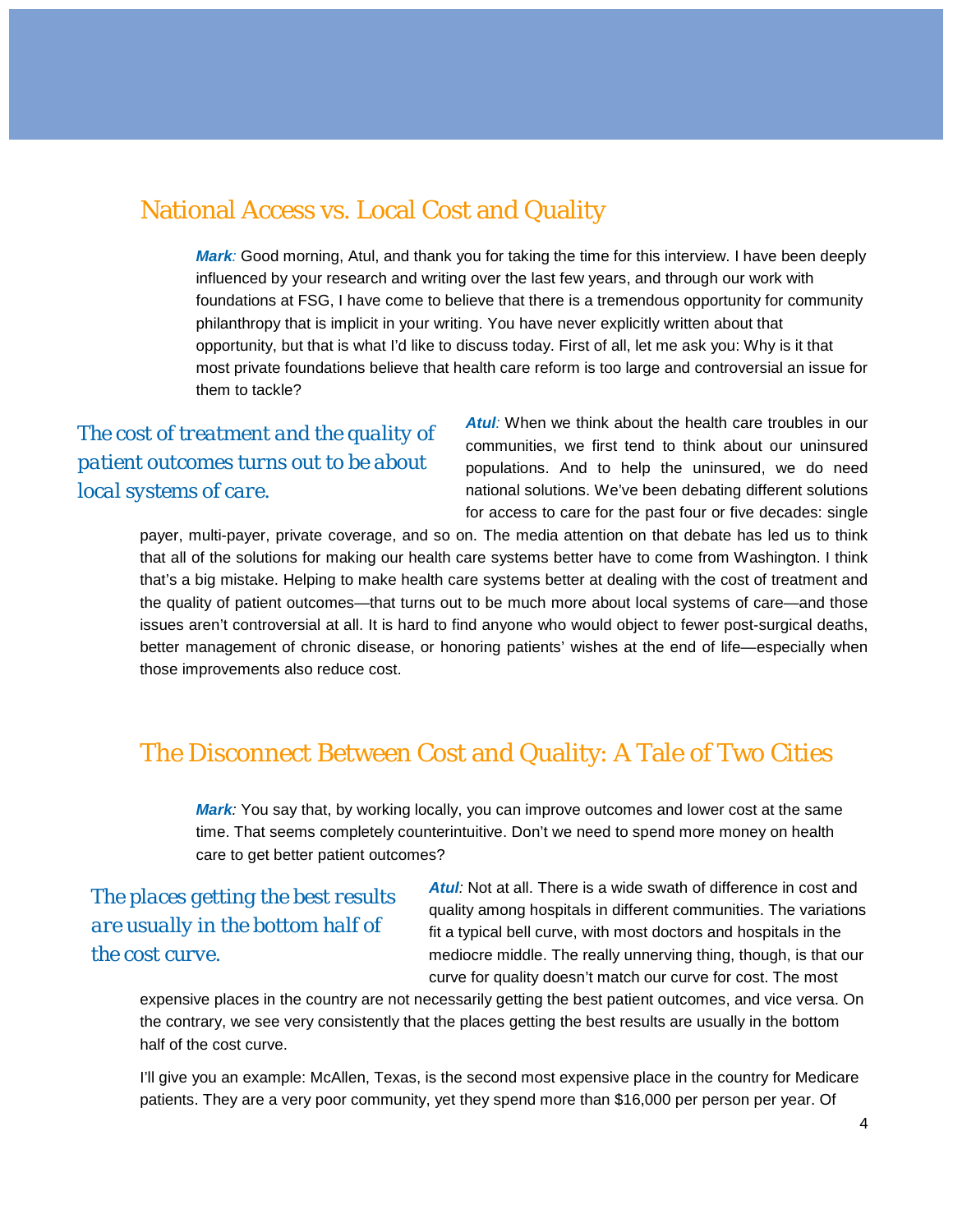course, they've got significant health care problems: there's a lot of diabetes, obesity, and alcohol abuse, and there are a lot of illegal immigrants that are stressing the public health systems. At first, I thought that explained the high costs, but then you go a few hundred miles up the border to El Paso, Texas, which is just as poor, with exactly the same demographics and health problems, and you find they spend only half as much per person. And the really astonishing thing is that, to the extent that we have metrics, El Paso has a higher quality of care across their half-dozen hospitals compared to the half-dozen hospitals in McAllen that are spending an average of twice as much per patient. These two places with very similar challenges are getting remarkably different results. $2$ 

*Mark:* How do you explain the difference?

*Atul:* In McAllen what I saw, for better or for worse, was a medical community that made the profit-making side of medicine a very high priority. There's always a balance between making medicine work as a business and meeting the needs of the community. But focusing on profitability can lead you to overemphasize certain tests and procedures and underemphasize other areas, such as primary care, mental health, and geriatric care, because they're not as profitable. El Paso, on the other hand, seemed to have a medical culture that puts at least some more emphasis on meeting patient needs regardless of profitability.

All medicine is like all politics: it is local. A few key community leaders shape the way medicine is practiced and the kind of health care their community gets. It's not just the medical community that determines how medicine is practiced, but also the major local employers who set expectations about acceptable levels of health care costs and quality, and the local and state governments that hold people accountable and measure what is actually going on. It's the local community that is fundamentally responsible for the success or failure of its own health care system.

## Community Efforts that Work: Success Stories

-

*Mark:* Can you give me some examples of communities that have been able to improve patient outcomes or lower costs through entirely local efforts?

*Atul:* Absolutely. Cedar Rapids, Iowa, formed a coalition of local employers and leaders in the medical community to look at the use of CT scans. First of all, no one actually knew how many CT scans were done in a year. We know that, at a national level, CT scans are way overused: there are 62 million scans a year in the United States. But it's an abstract, meaningless number that doesn't seem relevant to someone in Cedar Rapids. You need to know what is happening in your own community. And it turns out

<span id="page-6-0"></span><sup>2</sup> For a more detailed description of the contrast between these two cities, see Atul Gawande, "The Cost Conundrum," *The New Yorker*, June 1, 2009.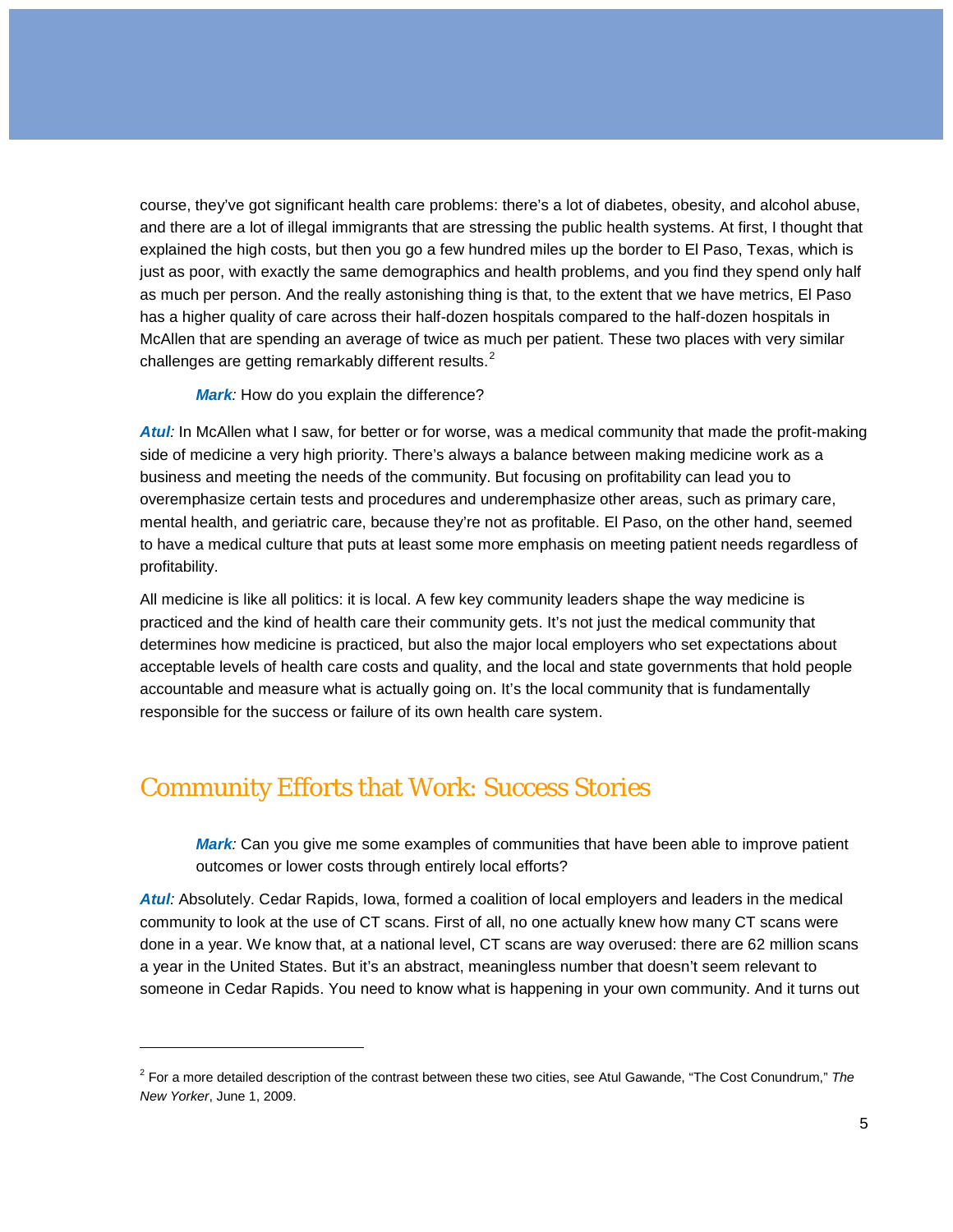that it's very hard to get that answer, because each hospital and medical practice keeps separate records.

### *All medicine is like all politics: it is local. A few key community leaders shape the way medicine is practiced and the kind of health care their community gets.*

It took three months of really digging, and what they found out was that there were 52,000 CT scans in a single year in Cedar Rapids, a community of only 300,000 people. The doctors were astonished at the number, and they were not happy about it. They immediately set a goal of reducing unnecessary CT

scans. For example, 10,000 of the scans were for headaches—of which only about a dozen patients had any abnormality, or one-tenth of one percent. In fact, most patients really didn't meet the criteria for needing a CT scan. Plus, all that radiation exposure probably increased the risk of certain kinds of cancers. Perhaps malpractice litigation was one reason why the doctors were doing so many of these scans. But once the community got together across disciplines—including citizens and employers—to ask hard questions with real data, they were able to arrive at guidelines that would make much more judicious use of these scans.



Or take another example: In 1991, for whatever reason, the local leadership in La Crosse, Wisconsin recognized that the way we care for people with terminal illness in America doesn't meet their needs. We are not great at making sure people don't suffer, that they're able to have more control over their lives as they come to an end, that they don't die in an intensive care unit with invasive technologies that not everybody wants. What they recognized was that people needed to make these choices ahead of time, before they arrived at an emergency room in complete crisis. And so the doctors in La Crosse were encouraged to have these conversations with their patients during routine check-ups or, even more importantly, when people were first admitted to a nursing home or hospital. As a result, by 1996, the number of people admitted to the hospital with living wills that described their desires for end-of-life care increased from 15 percent to 85 percent.

This simple change reduced the cost of end-of-life care by half, and La Crosse became one of the lowestcost places in the country for end-of-life care—which is a large portion of the total costs of medical care. And they did it with no sign whatsoever that the longevity of people in that community has been harmed in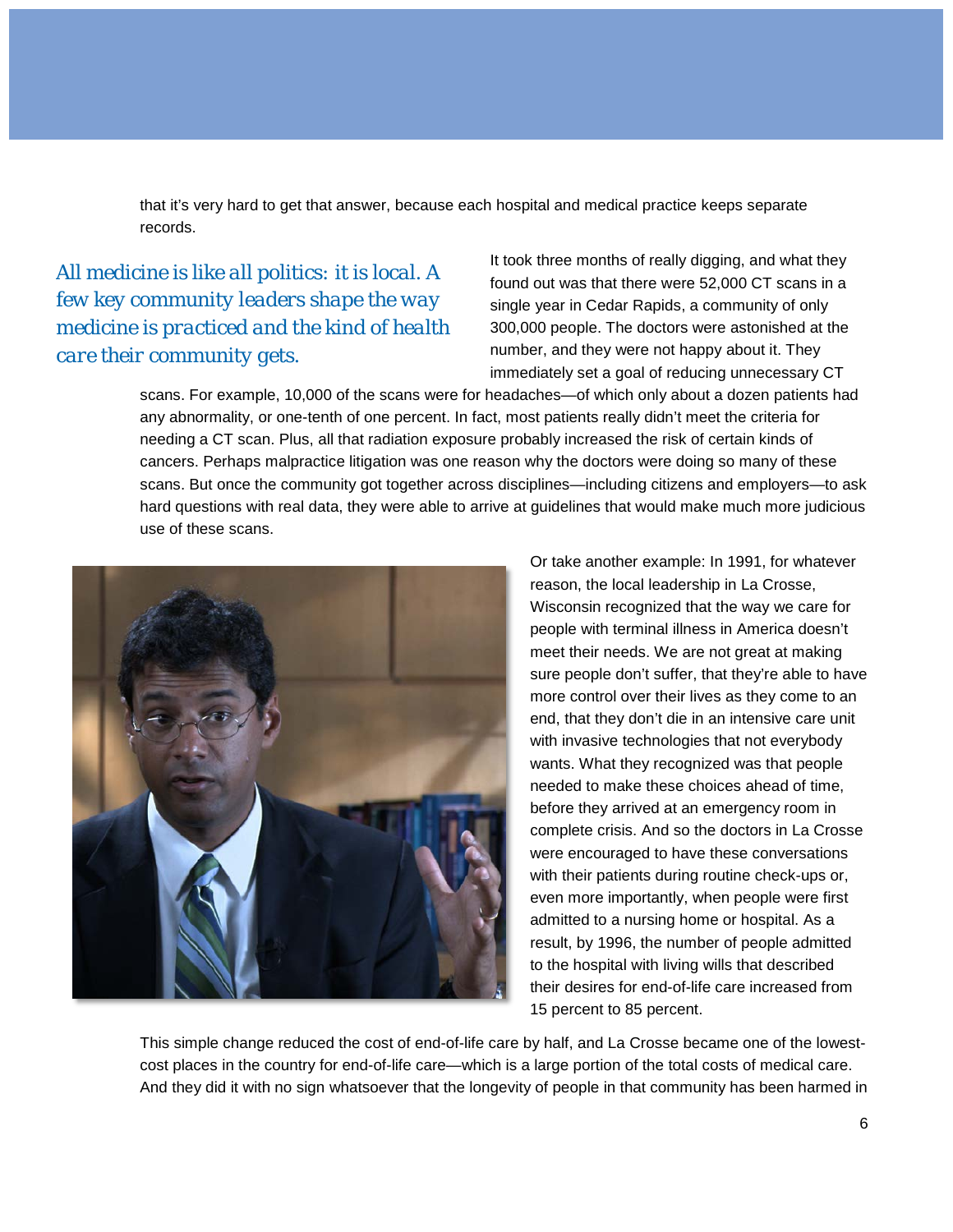any way. Despite average rates of obesity and smoking, the life expectancy of La Crosse residents outpaces the national mean by a year. And other studies have shown that people who have these discussions and choose palliative care not only reduce their hospital stays by half, they have better quality of life at the end of life, and they live 25 percent longer.<sup>[3](#page-6-0)</sup>

*Mark*: It's remarkable that just bringing community leaders together to focus on a specific problem, collecting data about what is really happening at a local level, and encouraging simple changes in local behavior can bring about such dramatic cost savings, while also improving

health outcomes. The example of La Crosse doesn't involve anything more than an outreach campaign to get people to fill out a form, yet it has a large impact on costs and quality. It seems like an especially important lesson for community-

### *Even small regional foundations can have a big impact on health care in their communities.*

based foundations, because convening community leaders, raising awareness about an issue, and funding local research studies are all activities that come naturally to them and require very modest levels of funding. It suggests that even small regional foundations could have a big impact on health care in their communities—and yet we see smaller funders often steer clear of health care issues because they see the vast amounts of money spent in the health care system and think that there is no place \$100,000 or even \$1 million could make much difference.

*Atul:* I can give you an even more dramatic example of the impact a small amount of money can have. We were asked to take on a project to reduce deaths in surgery. At first, I thought the answer would be about training programs, licensing requirements, or shifting patients to high-volume hospitals. But what we learned was that a simple checklist of about a dozen things that surgeons could do in the operating room has a tremendous impact. So, we worked with Boeing to develop a two-minute checklist based on the checklists that pilots use before takeoff. It covered simple things like making sure antibiotics were given appropriately, blood was available, and everybody on the team knew each other's name and understood the plan before a knife ever hit the skin.

We tested it into eight hospitals around the world, and we deliberately included poor hospitals in rural Tanzania, Delhi, Manila, and Jordan, as well as some of the top hospitals in the world, such as the

j

### *The whole project probably cost about a million dollars … and it is saving hundreds of thousands of lives every year.*

University of Washington in Seattle, Toronto General Hospital, and St. Mary's Hospital in London. Every single hospital reduced its complication rate by more than 30 percent. The average reduction in complication was 36 percent. The average reduction in post-surgical deaths was 47 percent.

And the checklist costs nothing to use. Hundreds of billions of dollars are spent every year on new equipment or drugs that don't begin to have the life-saving impact of this simple checklist. The whole

<span id="page-8-0"></span><sup>3</sup> The La Crosse example is described in Atul Gawande, "Letting Go," *The New Yorker*, July 26, 2010.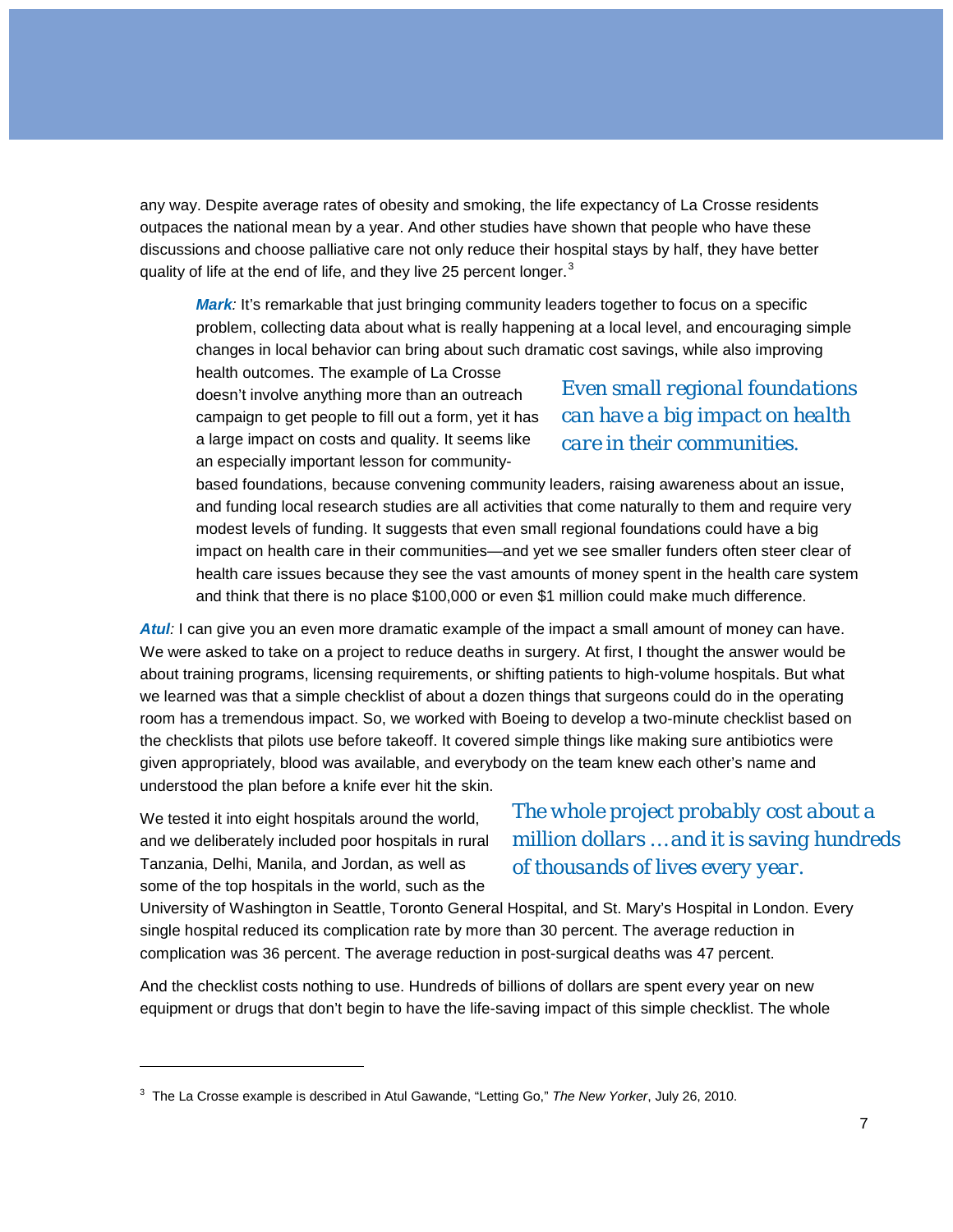project probably cost about a million dollars for us to design and test, and it is saving hundreds of thousands of lives every year. $4$ 

### Promoting Adoption: The Culture Barrier

*Mark*: The checklist seems so simple, and has such stunning results, that one would think it would be picked up and implemented everywhere immediately. What has adoption been like?

Atul<sub>*:*</sub> It's tremendously frustrating. We recognize that this could be saving thousands of lives, and yet it's being used in less than one-third of U.S. hospitals—and even in the hospitals that picked it up, we know implementation is quite variable.

It took me a while to realize why professionals would not want to try the checklist even when it's been demonstrated that using it helps people. And what I realized is that the checklist contains a set of values. Those values are first, humility: recognizing that you—a surgeon, anesthesiologist, or nurse—make mistakes. That's a starting point not everybody is ready to embrace. The second value is teamwork: the belief that the wisdom of a roomful of people is greater than just the wisdom of the top dog. And the third value is self-discipline: the belief that doing things in a very simple, straightforward, regimented way, like on an airplane or a pit crew for a racecar, doesn't mean dumbing down.

The challenge is in changing the medical culture. We surveyed surgical teams three months after trying the checklist; 80 percent said they thought it made surgery easier and safer for patients and that they had actually seen it catch an error. But 20 percent still hated it. They thought it was a waste of time: they didn't think they needed it. Then we asked them, if you were having an operation, would you want the checklist? Ninety-three percent of them wanted it.

*Mark:* Can local foundations help in spreading adoption?

*Atul:* Yes. For example, we got backing from a small family foundation to help us launch an effort in one state, South Carolina, where we're measuring infections, deaths in surgery, and other failures of operations, and then implementing the checklist into all 67 of their hospitals in partnership with their hospital association. It takes working at that local level to bring people on board in a field where there is resistance to change. And we need local funding partners in every city and state if we are going to spread the adoption of these improvements.

<span id="page-9-0"></span>j

<sup>4</sup> See Atul Gawande, *The Checklist Manifesto*, Metropolitan Books, 2009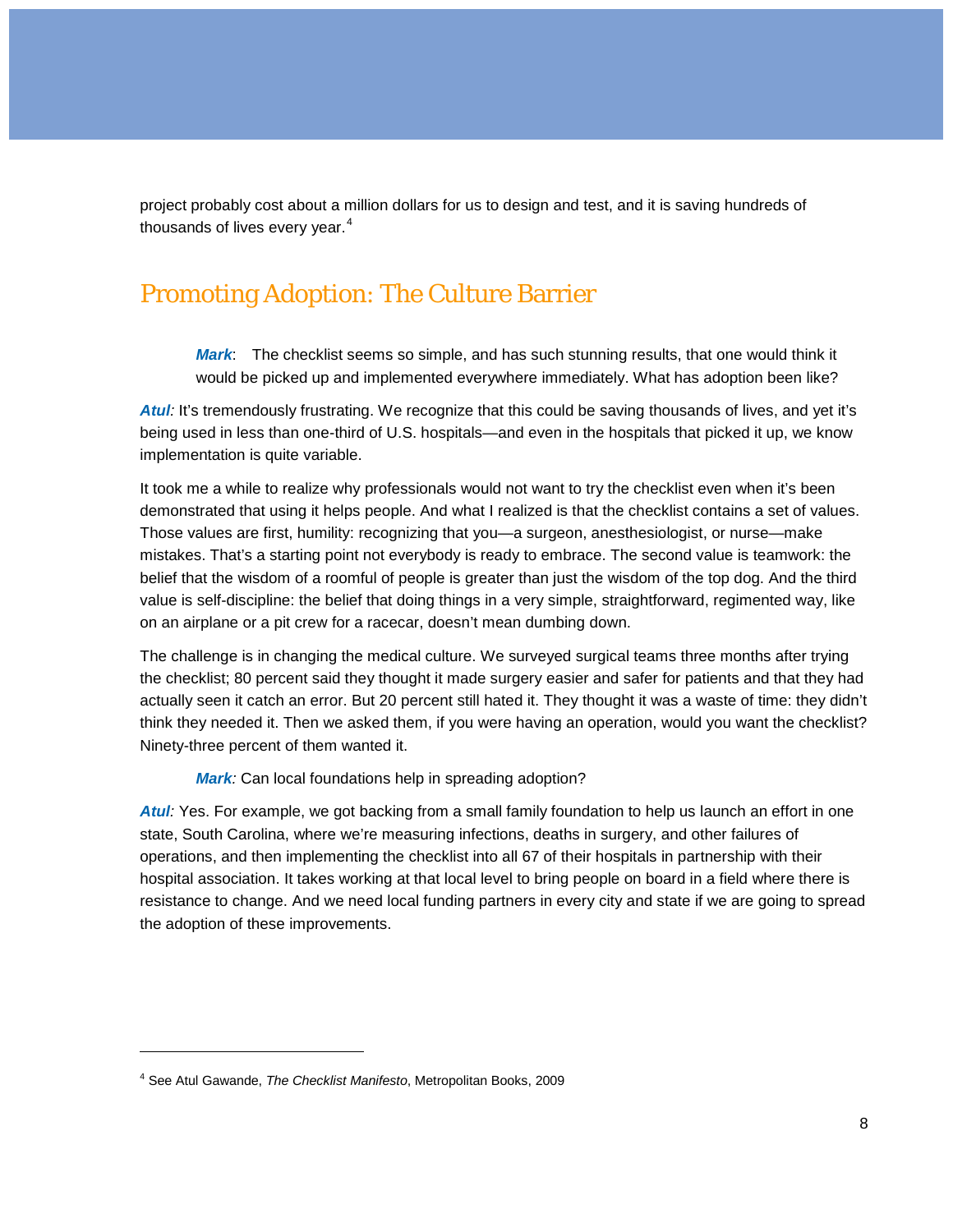#### Perverse Payment Incentives

*Mark:* It seems like no individual doctor, hospital, or insurer can bring about these kinds of changes. Instead, a neutral party, like a foundation, has to bring all the parties together to solve the problem collectively. In fact, there are often perverse payment incentives that discourage improvements in care because the savings to one party come at the expense of another.

Atul<sub>*i*</sub>: Right. Take a topic like asthma in the inner city, a very big problem affecting children. Children's Hospital here in Boston recognized the problem and decided to start a project focusing on the kids with

the most severe asthma attacks, who came to the emergency room or were admitted to the hospital. They said, first of all, let's identify what great care looks like for those kids. And essentially they came up with a checklist: a halfdozen things that can make a big difference, ranging from home visits to make sure there was no mold and mite infestation in the house to making sure a nurse checked in and the family had actually filled their prescriptions for inhalers and knew how to use them. They even bought families vacuum cleaners, because they found a quarter of families in the inner-city areas did not have them. After one year, the number of asthma admissions to the hospital emergency room dropped 80 percent. It was a stunning success. But guess what the number one source of revenue for Children's Hospital of Boston is?



Asthma admissions. That's how the hospital makes its dollars. And if a place has to choose between doing the right thing and going bankrupt, that's not much of a choice at all.

*The hospital can't do it on its own, the community can't do it on its own, and the insurer can't do it on its own. It can only happen through collaboration.*

So even though Children's found a solution, they couldn't implement it without changing the reimbursement system. They went to their major insurers—Medicaid and Blue Cross—and said, here's what great care looks like. We've proved it, and it can save you a lot of money, because the extra cost of

these services is a lot less than the cost of hospital admissions. But we need to renegotiate our contract so that we're paid for providing great care even though these kids aren't being admitted to the hospital. And they worked out a deal. Neither the insurer nor the hospital could have solved the problem alone. But, working together, they recognized a problem, they found a solution, and then they addressed it. This is what a great coalition can do at the community level in a way that you'll never invent in Washington.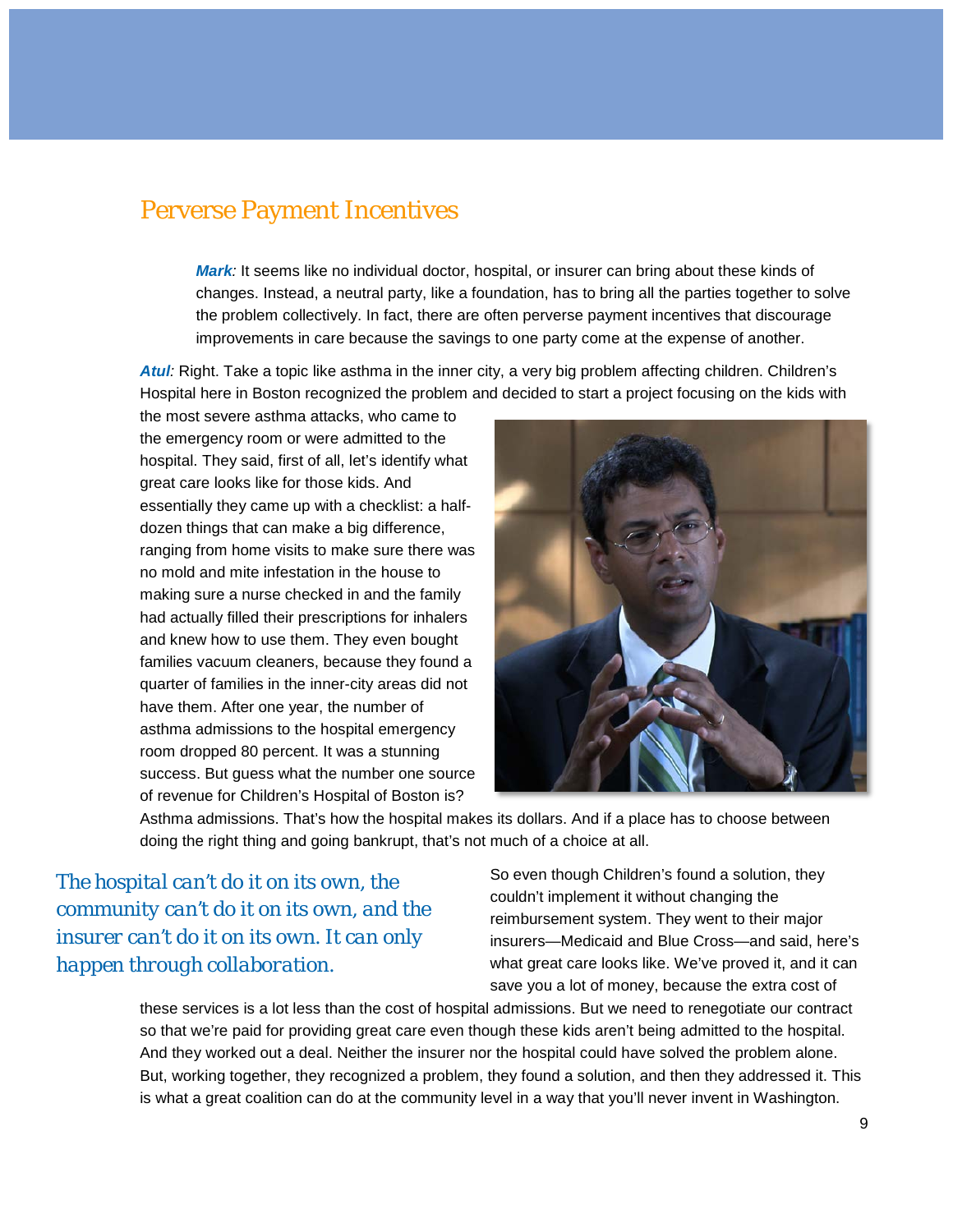*Mark*: So you are saying that the hospital can't do it on its own, the community can't do it on its own, and the insurer can't do it on its own. It can only happen through collaboration.

Atul<sub>*:*</sub> That's right, and even though Children's Hospital renegotiated for themselves, that doesn't mean that asthma care for kids who go to other hospitals in the community is going to change, let alone kids in other communities across the country. Here's a solution that could save significant dollars for the health care system and save kids' lives, but it's not going to happen unless we focus on the larger picture. That takes collaboration, and the problem is that those kinds of collaborations almost never happen. It takes a community leader to bring the medical, business, and government communities together to find solutions and figure out how to fund them.

### The Urgency of Impact

*Mark:* It seems as though this is a massive challenge for our country—and that there is a real urgency for funders to take action.

*If America is to be a prosperous nation in the future, then getting the health care system under control is the mission and challenge of our time.* 

**Atul**: Absolutely. The thing that is so unnerving about tackling this problem is that our time horizon is short. We'll never solve the problem of the uninsured until we get costs under control, and that means improving the quality of care and not wasting resources. We're going to bankrupt our state governments within seven to nine years if health care costs

continue to rise at the current rate. We are going to continue to kill 150,000 people a year just from complications of surgery. Employers in our communities are going to watch their health care costs go from 10 percent to upwards of 17 percent. We are heading to a point where 20 percent of our economy goes to health care, and we know a substantial portion of that investment is not providing high quality and that these are resources we need to go to other urgent needs like education or energy. This issue is fundamental. If America is to be a prosperous nation in the future, then getting the health care system under control is the mission and challenge of our time.

## The Non-System System

*Mark:* So are you saying that instead of spending money on laboratory research about diseases, or new equipment and hospital facilities, funders who want to improve health care in their communities should be focused on helping different parts of the local system work better together?

*Atul:* That's right. We call these local health care systems, but they're not really systems at all, they are fragmented institutions filled with people doing isolated jobs, whether it's in mental health or surgery or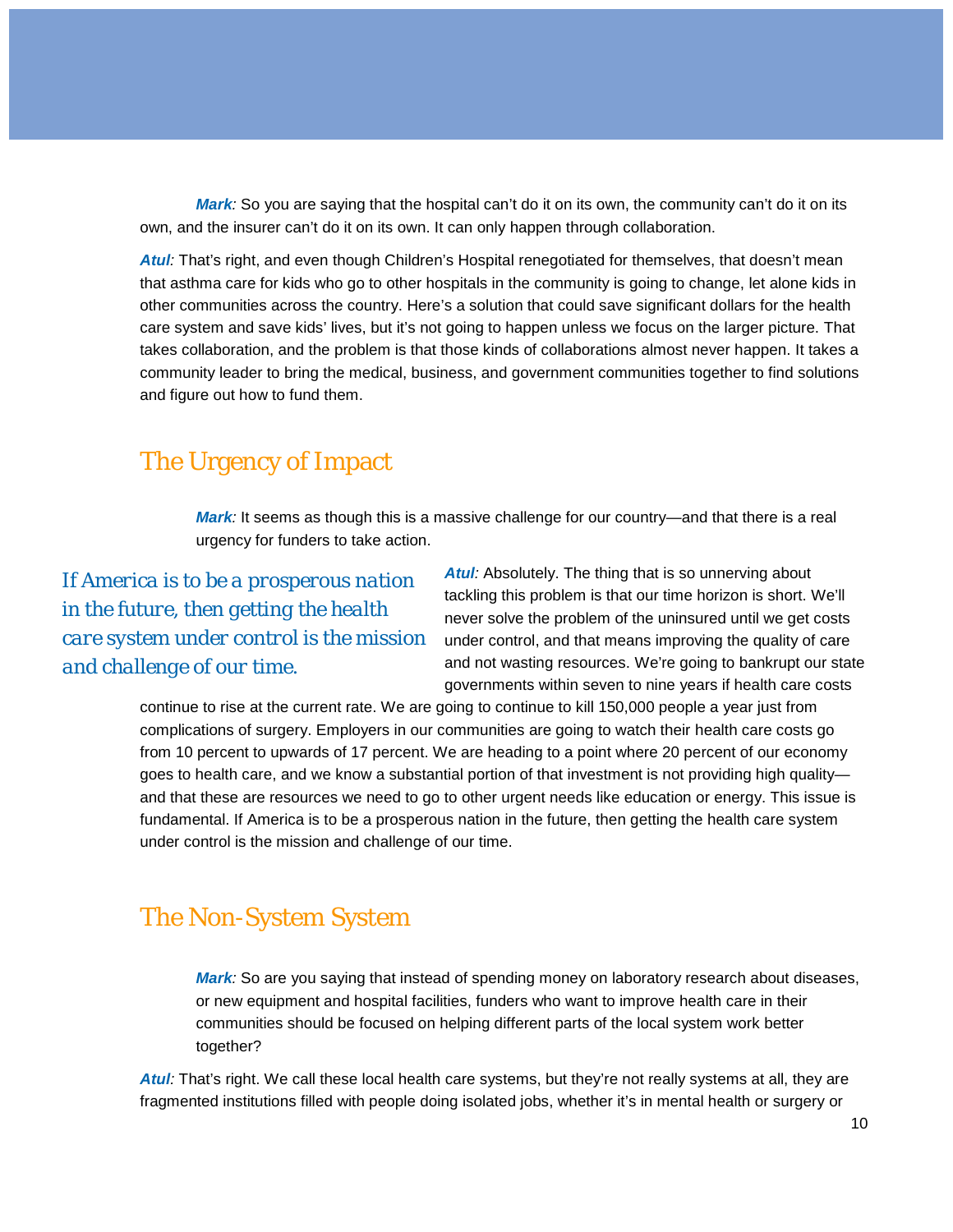whatever. No one is in a position to see how the system comes together, how it impacts people economically, or because of issues of poor quality

#### *We call these local health care systems, but they're not really systems at all.*

and poor service. The truth of the matter is that the health of our community and the effect that we as doctors and hospitals have on that health is invisible to most of us. I just do my surgery and feel like if I'm doing a good operation for the patients I'm seeing, that's what I can do. I don't see what all of the different surgeons are doing throughout the community and then what everybody else in the health care system is doing—how many emergency room visits there are, how many infections there are, and whether we're making a difference.

So the investment we really need to make is in systems change. And changing systems of care is not something that the National Institutes of Health is designed to do. But a community-based foundation can make the invisible health care system become a visible one by collecting data, and just by doing that, people begin to act differently. The non-system starts to become more of a system and is better able to solve problems for the community.

The reality today is that the complexity of care is at the point where innovation to improve systems of care—even through simple things like checklists—requires research, and that type of research is just not getting funded.

## The Role of Funders: Collective Impact in Health care

*Mark:* What fascinates me about this is how it relates to other work that FSG has been doing on a completely different set of issues. Whether it is the juvenile justice system in New York state, secondary education in Seattle, diabetes care in India, or impoverished cocoa farmers in Cote D'Ivoire, again and again we are finding that the solution to major social problems doesn't lie in some new program or innovation. Each of these problems is the result of a "non-system system," where the different actors government agencies, nonprofits, foundations, and



corporations—are each acting independently, without any sense of how their efforts fit together,

*FSG's work on "collective impact" seems to fit exactly the process you are describing in health care reform.*

and the result is disastrous for the people who are supposed to be helped.

We increasingly see that the most powerful role funders can play is to help convene, coordinate, and align the different participants so they can agree on a common

agenda, develop a shared measurement system so that all participants are using the same data to track results, promote continuous communication and mutually reinforcing activities, and,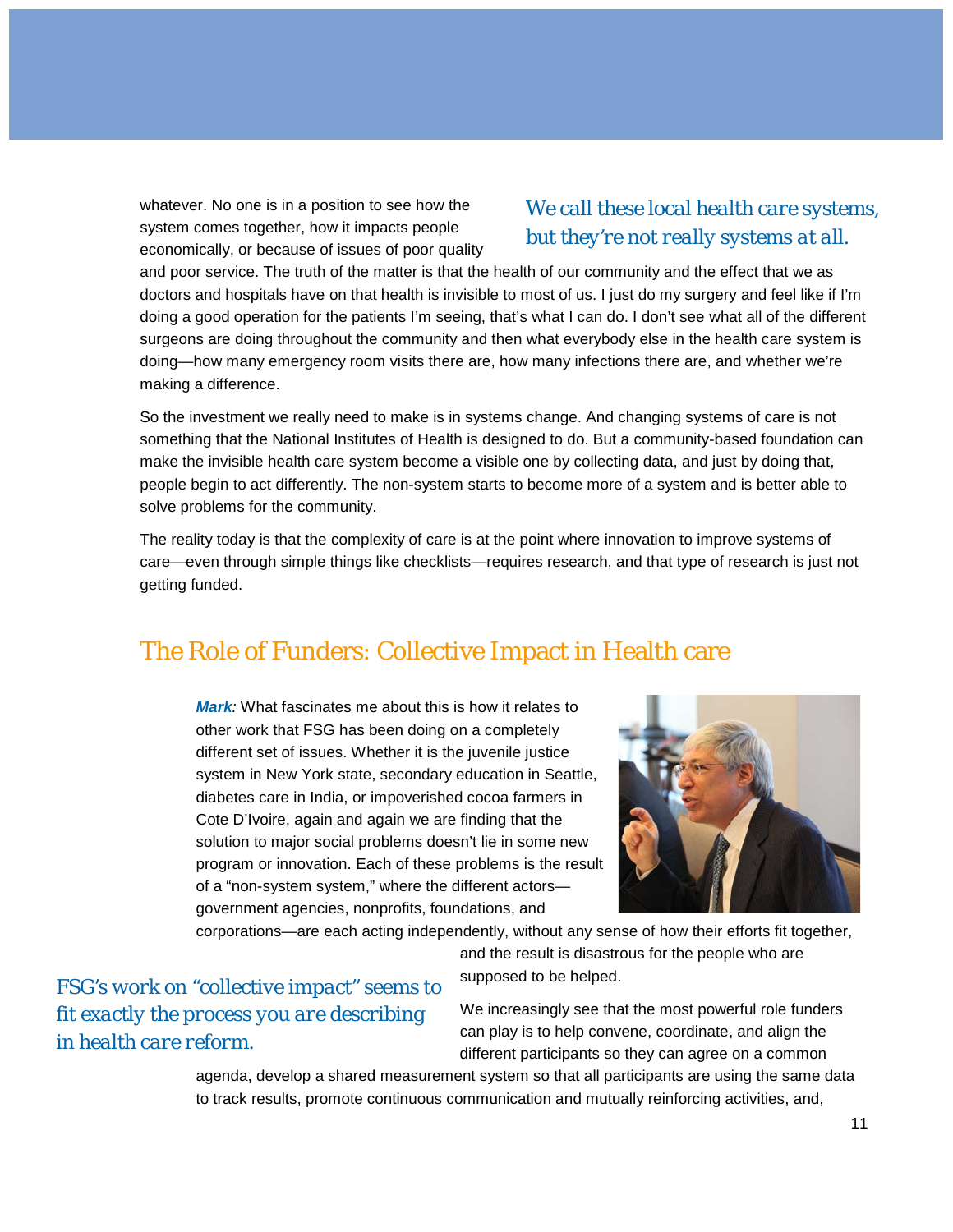above all, provide an infrastructure—what we call a "backbone organization"—to facilitate progress and hold the initiative together. It's an approach we call "collective impact," and we've developed considerable research about how funders can initiate and sustain these efforts.<sup>[5](#page-9-0)</sup> It really seems to fit exactly the process you are describing in health care reform.

But let's get more specific: If you were speaking to a group of smaller community-based funders, what would you advise them to do?

*Atul:* I would tell them that what we need to make health reform succeed is to build a community that actually *demonstrably* raises the quality and safety of care and lowers its costs, without harming a soul. For a foundation to make a difference in helping a community do that, I think there are four places they can make a contribution—and none of them cost large amounts of money.

Collecting the data is where I would start. Show the community a snapshot of how their health care system works and where the costs are. Don't make it overly complex; make it simple enough that some basic questions can be answered, like how many people are coming into the emergency room, and why? Knowing data at the national level, like the 62 million CT scans, isn't meaningful to drive local change. Some states are collecting local data, but their databases are generally at least four years old. You can't drive a car when the speedometer tells you how fast you were going four years ago. And you need to keep the data current to guide communities about how well they're doing, where new problems are emerging, and whether they're making progress over time.

*What we need to make health reform succeed is to build a community that demonstrably raises the quality and safety of care and lowers its costs, without harming a soul.*

j

What it takes is for the funders to bring together the major hospitals, insurers, and medical groups to share their data. Often they are reluctant to collaborate, but that can be brokered. It's not hugely expensive. Sometimes it just takes one persistent person. I saw one family physician collect the data by foot: He walked to the data departments of the three local hospitals, got

permission to put the data on his laptop, figured out how to mesh it together, and in six months he had a community-wide snapshot of how many people were visiting the emergency room, how many imaging studies were being ordered, and so on.

Once you have the data, then I would invest in having the stakeholders come together to set priorities. The data tells you where the problems are; now we need to agree on which problems we're going to tackle. I'd want to attack the big killers that are also the sources of high cost and low quality. So, I'd want to have safer surgical care; safer childbirth; better primary care; improvements in end-of-life care for the terminally ill patient; a way to ensure we're not overusing imaging that is not only expensive but exposes

<sup>5</sup> See John Kania and Mark Kramer, "Collective Impact," *Stanford Social innovation Review,* Winter 2011. See also Hanleybrown, Kania, & Kramer, "Channeling Change," *Stanford Social innovation Review* online (2012), and other resources about collective impact at www.FSG.org.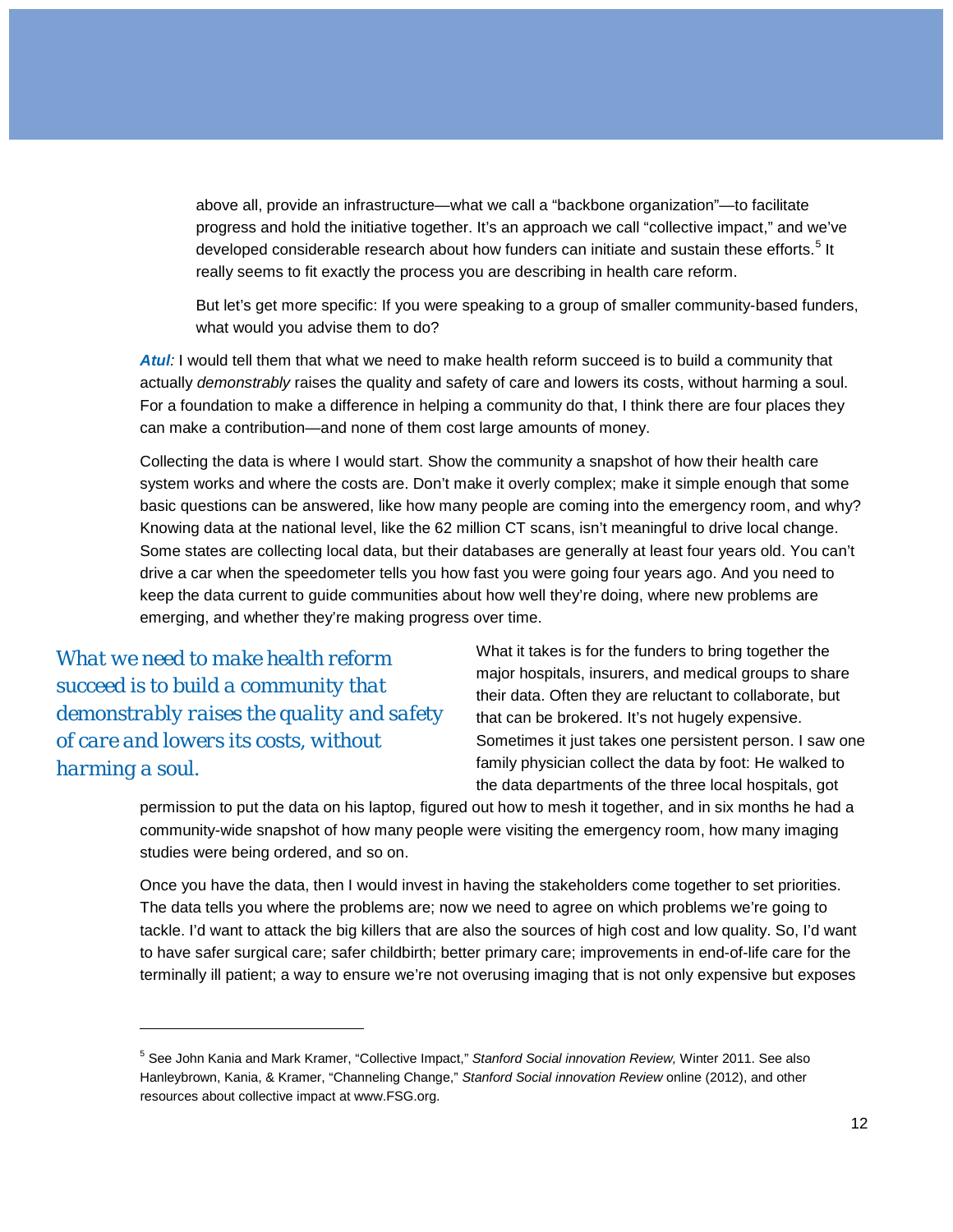people to potentially harmful radiation. You can't do it all at once, but any one of these areas will have a big impact on the health of the community.

This is especially true in smaller communities. My sense is that in communities of up to about 500,000

### *Investing in system solutions is no less complex and no less necessary than investing in a cancer cure.*

people, the health care system is something that people can get their arms around. You find there are a few leaders that people look to as setting the values that permeate the community. You can bring those people together into a workable group that can make priorities clear and then begin to tackle them.

The third step is innovation. We need to foster and support the innovators that can work at the local level—or even at a national level—to find solutions for these sets of system-wide problems. Investing in system solutions is no less complex and no less necessary than investing in a cancer cure. A lot of solutions are already there, but they aren't yet ready to use off the shelf.

If you want to tackle end-of-life care, for example, La Crosse has already succeeded. Well, what exactly did they succeed at doing? What's the end-of-life tool kit that I can bring into my community? We need to invest in the generation of those tool kits. This isn't expensive research, like developing a new cure for a disease. Sometimes the solution is as simple as a checklist, or buying vacuum cleaners. It's the kind of research any funder could afford to support, but right now, we underinvest in these things. We think they should already exist, but the reality is that they don't, and it takes work to make a tool kit that any community can really use well. There are people who are ready to take on these challenges, but we aren't funding them.

Then the fourth component is implementation. That takes funding, too. I mentioned the family foundation that is funding the implementation of the pre-surgery checklist in South Carolina. That is a sizable project—about \$4 million over three years—but that is to implement the checklist in 67 hospitals across the state and rigorously track the results, so the cost works out to about \$60,000 per hospital. It's not a lot of money to reduce post-surgical deaths by large numbers.

My own team is focused on all four of these work streams, but the shocking thing to me is how hard it is to fund this work. We are small, but our first priority is to make sure our surgical checklist is implemented nationwide, and then worldwide. But I also want to build a portfolio of solutions for communities in

childbirth, end-of-life care, and primary care. We already know how to make the checklist for the 15 things that should happen to make every childbirth safer for the mom and the baby—and, by the way, to

#### *The shocking thing to me is how hard it is to fund this work.*

reduce costs. We could do the same thing for terminally ill patients or hospital discharges. We want to create a portfolio of tools that communities can use right off the shelf.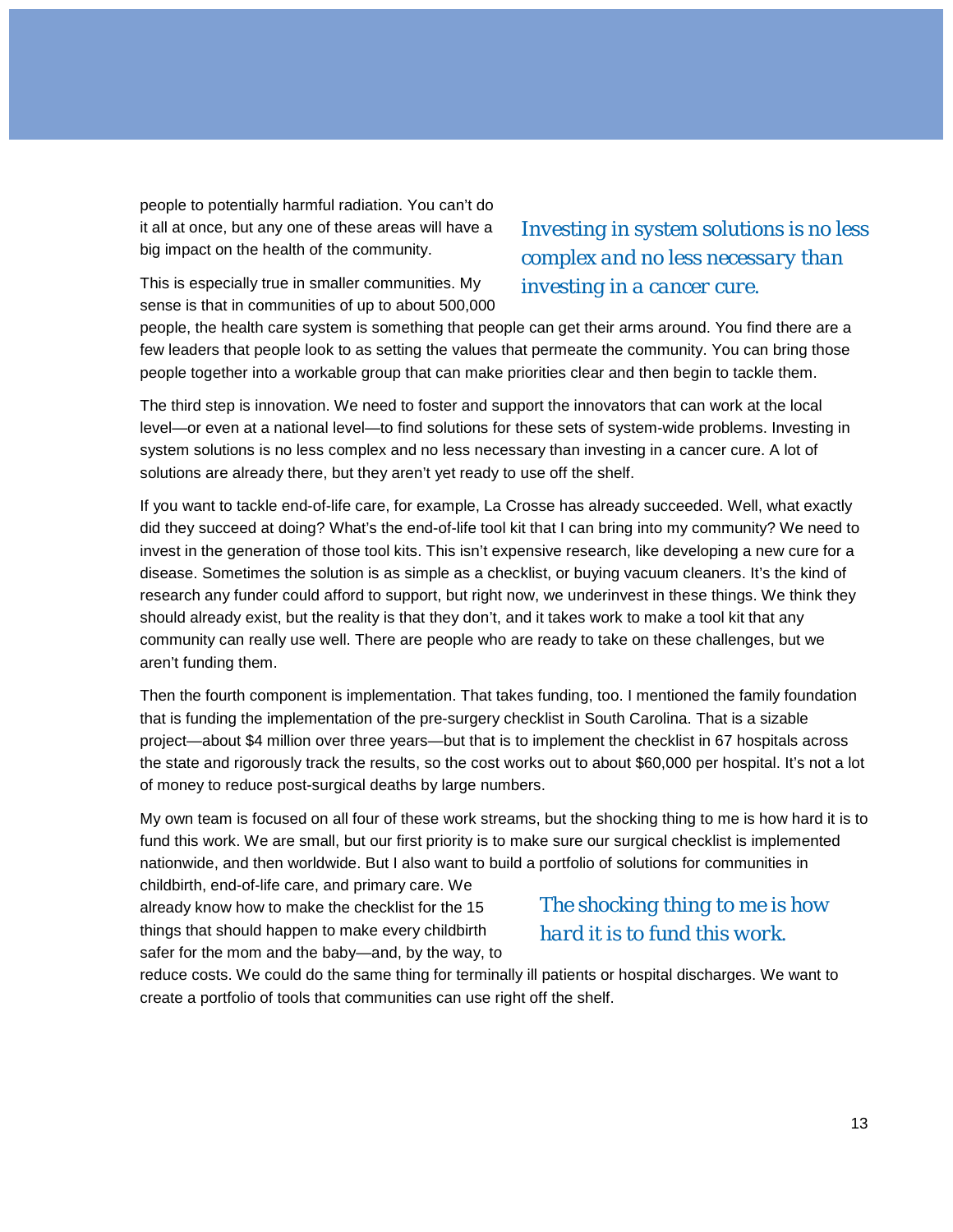## From the Local to the National: Sharing Solutions

*Mark*: It seems like a few individual communities are finding solutions for a few specific problems, but they aren't learning from each other to spread best practices nationally.

Atul<sub>*:*</sub> I think there's no question that communities aren't learning from each other. We held a conference in Washington, D.C., bringing together about a dozen communities that had lower costs for Medicare patients and were also in the top quartile of quality on the metrics we have available. We asked them to bring business leaders, hospital heads, and others from different parts of the community to talk about what their own numbers and data looked like. The first thing we found is that the communities had never seen their data in comparison to the others—they hadn't realized how differently they were doing things from other communities.

We also found that these communities were much more likely to have stakeholders who got together regularly to look at the quality of health care in the community. In places like Grand Junction, Colorado, for example, there's a coalition of physicians, the head of the major community insurance plan, and the heads of the local hospitals who meet regularly to ask how they're doing in terms of quality in primary

*Improving the quality and lowering the cost of U.S. health care is a uniquely powerful place for community philanthropy.*

care. In essence, they put together a health care information exchange and set goals for what they were going to accomplish in the community.

So the real opportunity is that many communities are each doing something really well. They bring

stakeholders together, set priorities, and collect data on some key measures. One community might be strengthening primary care, another might be reducing unnecessary back surgeries, a third might make surgery safer. But no community has a full portfolio of these projects that address all the really important dimensions of health in their community. None of these projects are easy, but I think that such a portfolio can be created at the community level. God knows it can't be done in Washington.

*Mark*: It seems to me that this is an opportunity for community-based foundations as well—to share information with each other about successful initiatives in their local communities and so spread these isolated projects into a national movement for comprehensive health care reform.

*Atul:* I agree. It's an exciting thought. It will be challenging because you are asking us in the medical community to think of ourselves as citizens responsible for the health and economic well-being of our community as a whole, not just for our individual pieces of the puzzle. But foundations have the leadership potential and the resources to make this happen. It is a role that community-based foundations—even those with modest resources—can play extremely well. In fact, it is precisely because they are focused on their local communities that they can play this role better than national foundations, and certainly better than government ever could. Most funders haven't yet recognized it, but improving the quality and lowering the cost of U.S. health care is a uniquely powerful place for community philanthropy.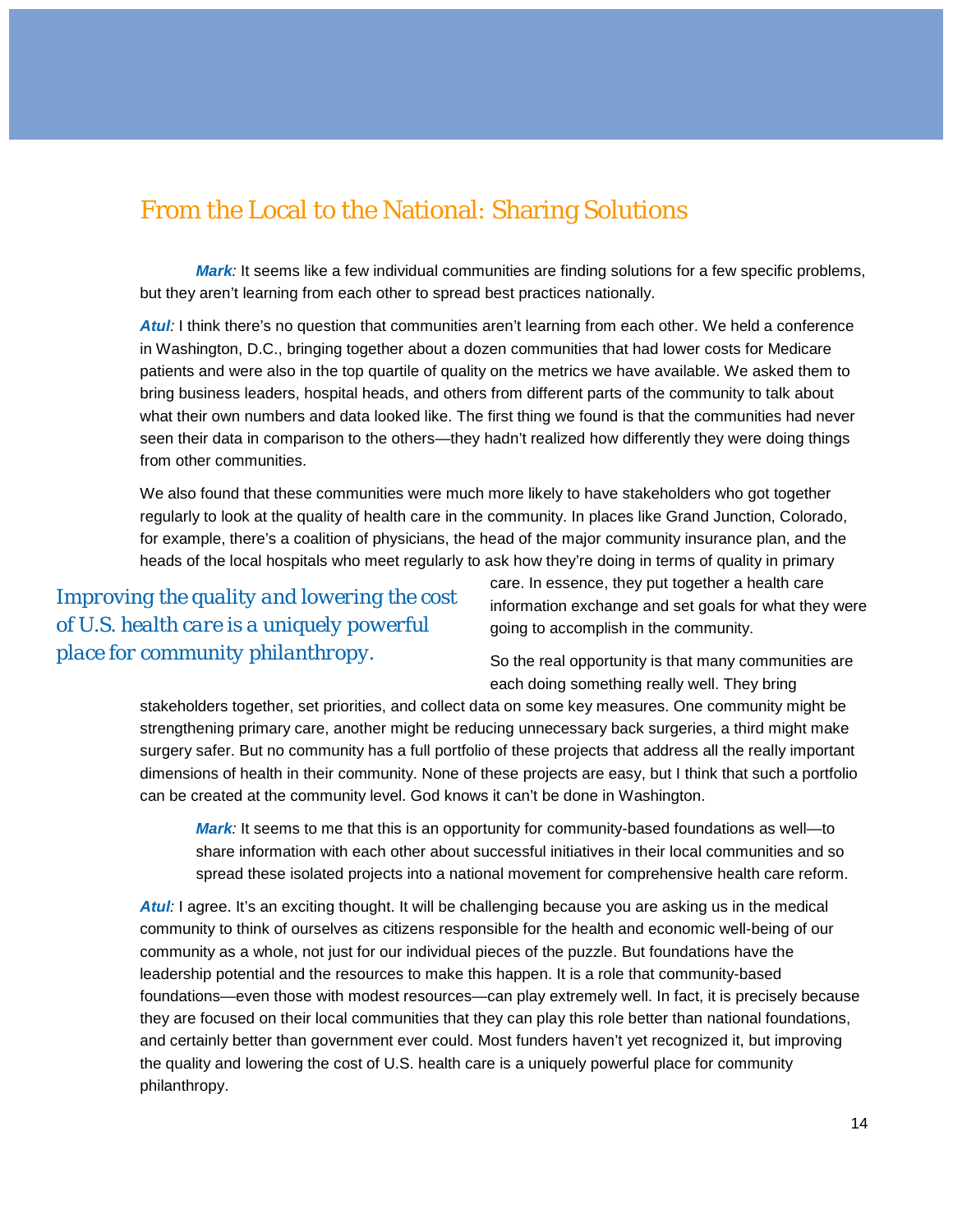

For questions or comments on this report, please contact:

**Mark Kramer** Managing Director [Mark.Kramer@fsg.org](mailto:Mark.Kramer@fsg.org)



Better Outcomes, Lower Costs: How Community-Based Funders **ND** Can Transform U.S. Health Care by FSG is licensed under a

Creative Commons Attribution-NoDerivs 3.0 Unported License. Permissions beyond the scope of this license may be available at www.fsg.org.